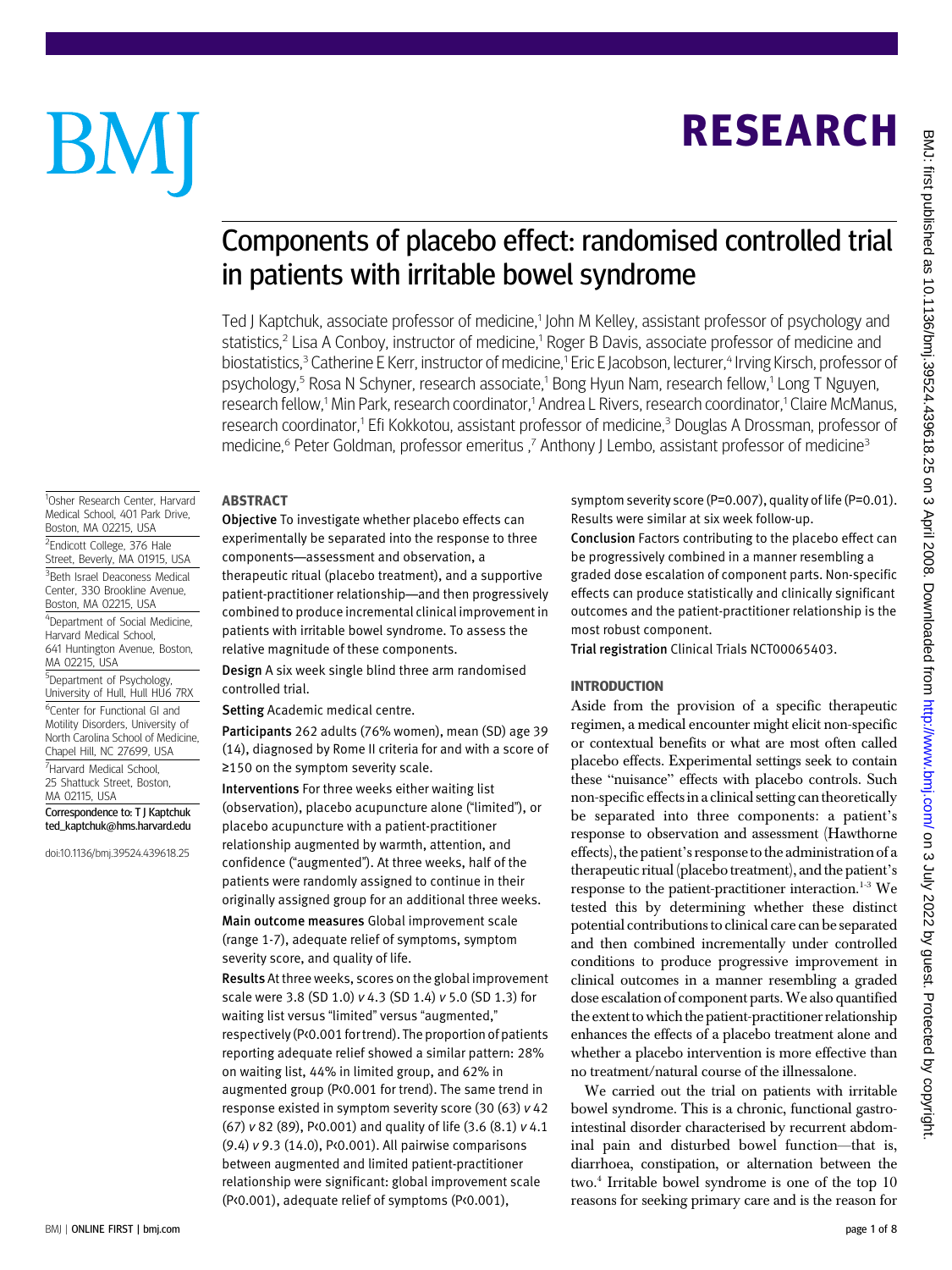

Fig 1 | Flow of participants through study

nearly a third of all consultations with gastro enterologists,<sup>5</sup> with an estimated direct and indirect cost in the eight major industrial countries of over \$41bn (£20bn, €27bn).<sup>6</sup> Irritable bowel syndrome seemed a suitabledisease to study because previous randomised controlled trials of treatments have shown a large positive response (about 40%) in placebo groups.7 This also suggests that it might be possible to show a graded response when the three hypothetical non-specific components ofthe clinical encounter were added individually or in combinations.

## Study design

We conducted this randomised controlled trial in a single centre in 262 participants over two study periods of three weeks (fig 1) For the first three week period, participants were randomised to one of three groups: a "waiting list" that controlled for any effects of assessment and observation(Hawthorne effects) as well asthe effects of the natural course of the illnessand regression to the mean; "limited interaction," providing placebo treatment with minimal interaction with the practitioner; or "augmented interaction," providing placebo treatment with a defined positive patient-practitioner relationship.Our placebotreatment was delivered with a validated sham acupuncture device. We therefore assumed that the three study groups represented the successive addition of the three postulated elements of the non-specific clinical interactions: group 1 (waiting list) having only observation alone, group 2 (limited) adding a dummy treatment, and group 3 (augmented) adding a warm, empathetic, and confident patientpractitioner relationship. All participants were evaluated at entry to the trial and after three and six weeks.

At the end of the first three week period, participants in groups 2 (limited) and 3 (augmented) were, without their knowledge, randomised a second time in equal numbers either to continue with sham acupuncture or

to receive genuine acupuncture. Patient-practitioner relationships for these groups, however, remained the same. (Results of this nested secondary study, comparing acupuncture and sham acupuncture, in the second three week period will be reported elsewhere.) Data from patients in groups 2 and 3 who remained on placebo for the second period, however, again as planned prospectively, are included in this report. Participants in group 1(waiting list) remained onthe list for the second three week period. Results at three weeks provided data for the primary end point; those who remained on placebo for the additional three weeks served to provide observations on non-specific effects over time.

We randomly assigned participants to the three study arms using permuted block randomisation with variable block sizes and assignments provided in sequentially numbered opaque sealed envelopes. An administrative assistant, not otherwise involved in the study, opened the assignment envelopes and recorded the assignment of each participant in a confidential log. At three weeks, we used similar methods to randomise patients in the sham acupuncture groups to continue sham acupuncture or to switch to genuine acupuncture. This randomisation was stratified by the level of abdominal pain at the three week visit ( $\leq 30$  v  $\geq 30$  on a 100 point visual analogue scale).

#### Recruitment

Participants were recruited from advertisements in the media, fliers, and referrals from health professionals, were all at least 18 years old, and met the Rome II criteria for irritable bowel syndrome<sup>8</sup> with a score of  $\geq$ 150 on the symptom severity scale.<sup>9</sup> We excluded patients ifthey had unexplainedfindings such as weight loss >10% body weight, fever, blood in stools, family history of colon cancer, or inflammatory bowel disease; they were also excluded if they had previously received acupuncture. The diagnosis of irritable bowel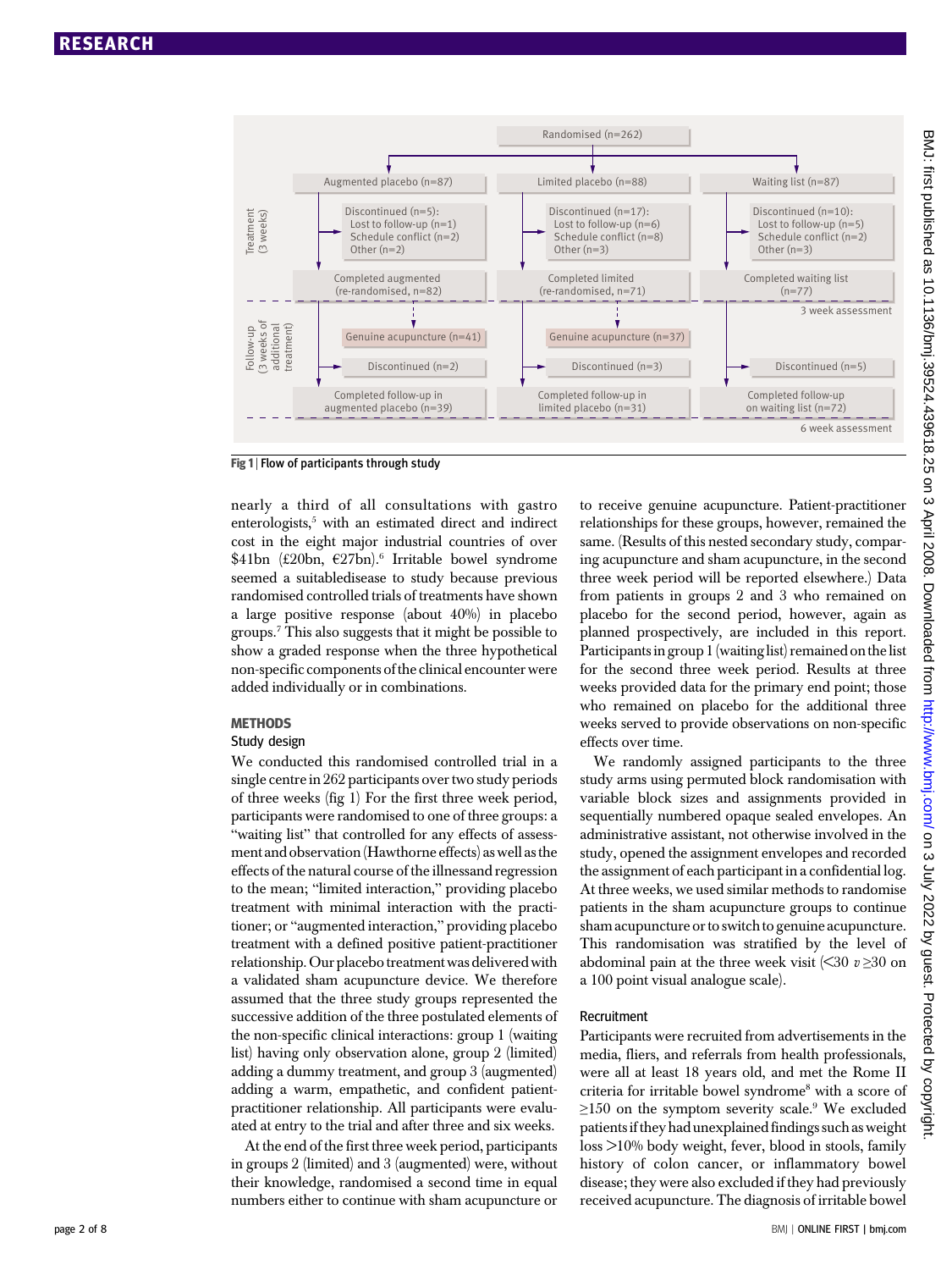syndrome was based on typical symptoms and confirmed by a board certified gastroenterologist experienced in functional bowel disorders (AL) who also judged the exclusion of patients with alarm symptoms.<sup>1011</sup> Participants were allowed to continue medications for irritable bowel syndrome taken before entering the study (such as fibre, anti-spasmodics, and loperamide) if this therapeutic regimen had remained constant for at least the previous 30 days and they agreed to keep the regimen constant during the trial.

#### Intervention components

#### Group 1 (waiting list)

Participants had neither placebo treatment nor interaction with a healthcare practitioner but, like other participants, were assessed at baseline and at three and six weeks.

#### Group2 (limited interaction)

Participants received a placebo intervention and "limited" interaction with a practitioner (see below).

We chose dummy acupuncture for our placebo because the evidence is that acupuncture has high placebo effects.12 The validated sham acupuncture is indistinguishable from acupuncture itself.13 (The shaft of the sham device does not actually pierce the skin but creates the illusion of doing so because it retracts into a hollow handle; a small plastic mount and surgical tape hold the sham needle in place). Placebo treatments were performed twice a week, a schedule similar to that used by many acupuncturists. At each session, six to eight dummy needles were placed for 20 minutes over predetermined non-acupuncture points on the arms, legs, and abdomen; this intervention was the same for groups 2 (limited) and 3 (augmented).

Thelimited patient-practitioner relationship was established at the initial visit (duration <5 minutes)

Table 1 <sup>|</sup> Demographics and baseline symptoms in participants with irritable bowel syndrome. Figures are number (percentages) unless stated otherwise

| Characteristic                                | Waiting list (n=87) | Limited (n=88) | Augmented (n=87) |
|-----------------------------------------------|---------------------|----------------|------------------|
| Demographics                                  |                     |                |                  |
| Mean (SD) age (years)                         | 39 (14)             | 38 (14)        | 38 (14)          |
| Women                                         | 65 (75)             | 65 (74)        | 69 (79)          |
| White                                         | 78 (90)             | 71 (81)        | 80 (92)          |
| Married/living together                       | 34 (39)             | 40 (46)        | 43 (49)          |
| Graduated high school                         | 85 (98)             | 84 (95)        | 86 (99)          |
| Employed                                      | 71 (82)             | 63 (72)        | 74 (85)          |
| Type and duration of irritable bowel syndrome |                     |                |                  |
| Constipation                                  | 23(26)              | 21 (24)        | 15(17)           |
| Diarrhoea                                     | 22(25)              | 18 (21)        | 29 (33)          |
| Alternating                                   | 43 (49)             | 48 (55)        | 44 (51)          |
| >1 year                                       | 83 (95)             | 82 (93)        | 82 (94)          |
| <b>Baseline symptoms</b>                      |                     |                |                  |
| Mean (SD) symptom severity scale              | 281 (67)            | 255(75)        | 280 (74)         |
| Mean (SD) quality of life                     | 86 (25)             | 80(25)         | 85 (26)          |
| Psychiatric symptoms                          |                     |                |                  |
| Anxiety (SD)                                  | 11.6(9.6)           | 11.7(8.8)      | 13.6 (11.0)      |
| Depression (SD)                               | 3.8(3.8)            | 3.2(3.3)       | 4.0(3.9)         |

during which practitioners introduced themselves and stated they had reviewed the patient's questionnaire and "knew what to do." They then explained that this was "a scientific study" for which they had been "instructed not to converse with patients." The placebo needles were then placed, and the patient left alone in a quiet room for 20 minutes, a common acupuncture practice, after which the practitioner returned to remove the "needles." Subsequent visits were scheduled twice a week for 20 minutes. At week three, participants completed assessments and those randomised to continue the placebo treatment received an additional six sham treatments.

#### Group 3 (augmented interaction)

Participants in group 3 (augmented) also received six sessions of placebo acupuncture under the same conditions and in the same room(s) as group 2. Unlike participants in group 2 (limited), however, they received an augmented patient-practitioner relationship that began at the initial visit  $(45 \text{ minutes}^3 \text{ duration})$ and was structured with respect to both content (four primary discussions) and style (five primary points). Content included questions concerning symptoms, how irritable bowel syndrome related to relationships and lifestyle, possible non-gastrointestinal symptoms, and how the patient understood the "cause" and "meaning" of his or her condition. The interviewer incorporated at least five primary behaviours including: a warm, friendly manner; active listening (such as repeating patient's words, asking for clarifications); empathy (such as saying "I can understand how difficult IBS must be for you"); 20 seconds of thoughtful silence while feeling the pulse or pondering the treatment plan; and communication of confidence and positive expectation ("I have had much positive experience treating IBS and look forward to demonstrating that acupuncture is a valuable treatment in this trial"). We based this intervention model on research concerning an optimal patient-practitioner relationship.14 15 Only after completing this nine item agenda did the acupuncturist place the placebo needles and leave the participant in a quiet room for 20 minutes. On returning, the practitioner "removed" the placebo needles and exchanged a few words of encouragement. Specific cognitive and behavioural interventions that might be beneficial for irritable bowel syndrome (such as relaxation, $16$  cognitive behavioural therapy,<sup>17</sup> or education/counselling<sup>18</sup>) were not allowed.

#### Practitioners for group 2 and 3

The practitioners in this study consisted of four licensed acupuncturists, all of whom had participated in previous randomised placebo controlled trials on acupuncture. The practitioners' training followed methods described in earlier studies of structured patient-physician interactions.19 Practitioners received 20 hours of training to ensure they were able to create the two different clinical contexts. They were instructed in advance on the "scripts" for their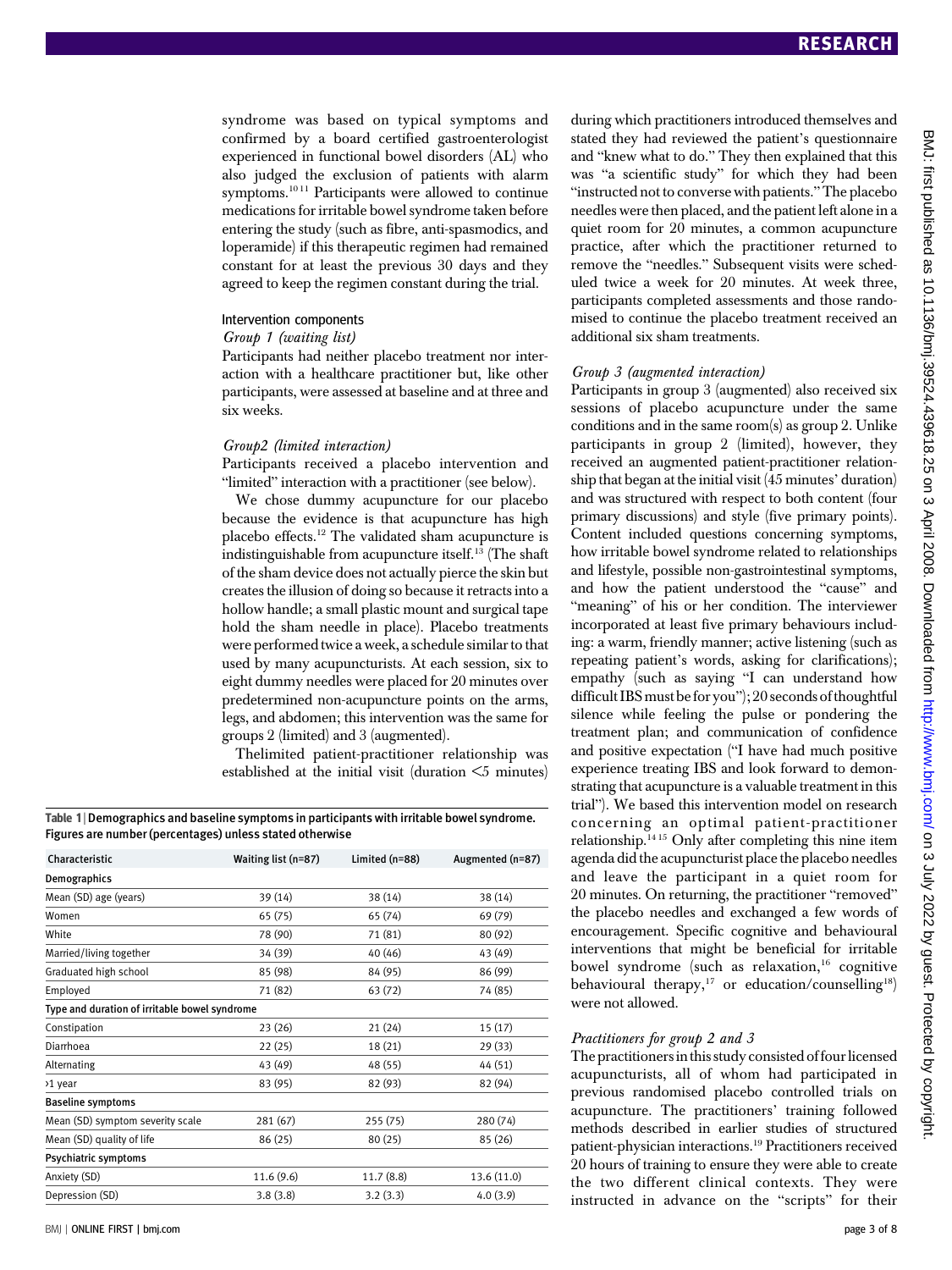





70 Percentage (SE) Percentage (SE) 60 50 40 30  $20$ 10  $\Omega$ Waiting list Limited Augmented  $(n=87)$ (n=88)  $(n=87)$ 

Test of trend: P<0.001; 95% CI 2.7 to 30.7 for limited *<sup>v</sup>* waiting list; 3.2 to 32.3 for augmented *v* limited



Fig 2 <sup>|</sup> Outcomes at three week end point

interactions with the two treated groups by means of a training manual, a video of model sessions, and by role playing with both simulated and real patients. During the trial, practitioners also received routine feedback from the videotaping of all sessions, which was used to score adherence to protocol (see below). Practitioners never had contact with participants in group 1 (waiting list).

#### Informed consent and blinding

All participants gave written informed consent, but the consent disclosure omitted certain descriptors of the trial to protect the study's scientific validity. Thus, participants were told that the trial was a placebo controlled study of acupuncture for irritable bowel syndrome and were completely unaware of the study's primary aim to examine placebo effects.

Although the trial was prospectively designed to investigate non-specific effects in irritable bowel syndrome, its design included a nested acupuncture substudy that allowed potential participants in the "treatment" arms to be told, truthfully, that they had a 50% chance of receiving genuine acupuncture during the trial. When the study ended, a letter was sent to all participants explaining the exact purpose of the study and offering them the opportunity to withdraw their original consent to use their data. All study personnel, except the practitioners, were blinded to participant assignment. Blinded registered nurses who were otherwise unconnected to the study conducted assessments.

#### Adherence to treatment

We evaluated the adherence of practitioners to protocols by videotaping all treatment sessions, of which 102 (10% of the sample) were randomly selected for evaluation. We used a well established procedure.<sup>1920</sup> Two research assistants otherwise unconnected with the trial separately rated each session. Reliability between raters was high  $(\kappa=0.92)$ , and 97% of sessions were rated as adherent.

#### Outcome assessments

Following validated procedures in research on irritable bowel syndrome, our a priori primary outcome was a change from baseline at three weeks in the global improvement scale, which asks participants, "Compared to the way you felt before you entered the study, have your IBS symptoms over the past 7 days been: (1) =substantially worse, (2)=moderately worse, (3) =slightly worse, (4)=no change, (5)=slightly improved, (6)=moderately improved, or (7)=substantially improved."21 22 Our other main outcome was adequate relief, which is a single dichotomous categorisation that asks participants "Over the past week have you had adequate relief of your IBS symptoms?"23 24 Neither of these primary outcomes were measured at baseline. Our other two outcomes were the symptom severity scale and the quality of life scale. The symptom severity scale is a questionnaire that measures the sum of the participant's evaluation on a 100 point scale of each of five items: severity of abdominal pain, frequency of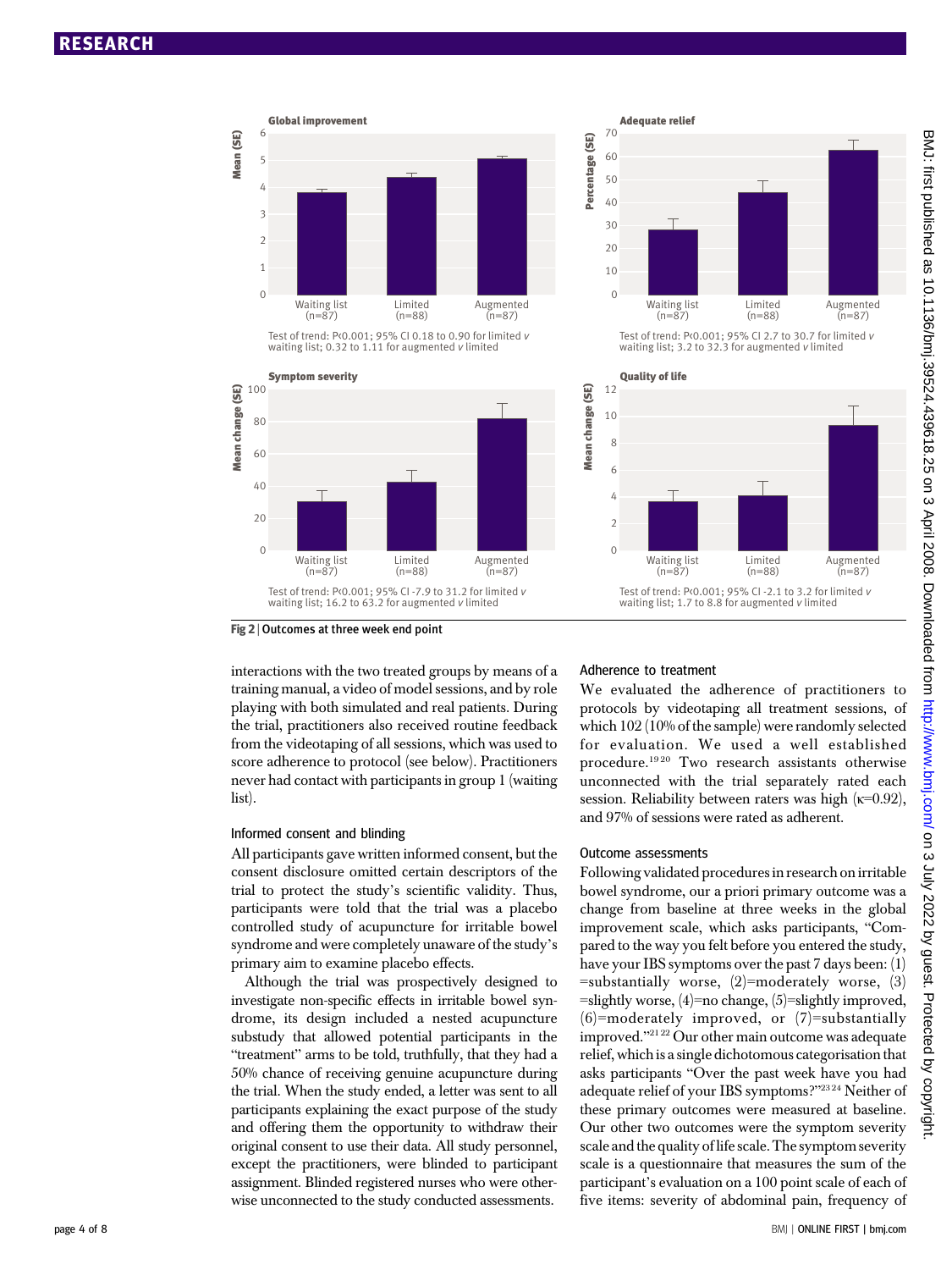abdominal pain, severity of abdominal distension, dissatisfaction with bowel habits, and interference with quality of life.<sup>9</sup> All five components contribute equally to the score, yielding a theoretical range of 0-500, in which a higher score indicates a more severe condition. The quality of life scale is a 34 item assessment of the degree to which the condition interferes with a patient's quality of life. Each item is rated on a five point Likert scale and a linear transformation yields a summed score with a theoretical range of 0 to 100, a higher score indicating better quality of life. $25$  Side effects were recorded at each assessment.

#### Statistical analysis

We estimated a priori that a sample size of 262 would provide 95% power for finding a significant difference in scores on the global improvement scale at three weeks if the augmented, limited, and waiting list groups reported improvements of 50%, 40%, and 25%, respectively. Even if the rates were only 20%, 15%, and 10%, respectively, however, a sample size of 87 per group would afford a power of 55%. We replaced missing data from dropouts using the last observation carried forward method. We did not, however, carry forward a baseline observation to week six if a participant missed assessments at both three and six weeks.

The primary test for each outcome measure was a test of trend examining the ordered alternative hypothesis, waiting list (group 1) $\dim$ ited (group 2) $\dim$ eaugmented (group 3). For dichotomous measures, we used Cochran-Armitage tests. For continuous measures, we used a Wald test from ordinary least squares regression models with two independent variables: a treatment group variable (coded waiting list=1; limited=2; augmented=3) and the baseline (before treatment) value of the outcome variable. Using a Bonferroni correction, we considered P<0.0125 (two sided) to be significant for each test of trend. To better describe the association between group and outcome, if the trend test was significant we conducted pairwise comparisons of the groups—that is, augmented  $v$ limited and limited  $v$  waiting list. For the dichotomous outcomes we used Pearson  $\chi^2$  tests, and for the

Table 2 <sup>|</sup> Outcomemeasuresinparticipantswithirritablebowelsyndromeatthreeandsixweeksas mean (SD) unless stated otherwise

| <b>Outcome measure</b>             | <b>Waiting list</b><br>$(n=87)$ | Limited<br>$(n=88)$ | Augmented<br>$(n=87)$ | P value<br>for trend |
|------------------------------------|---------------------------------|---------------------|-----------------------|----------------------|
| At 3 weeks                         |                                 |                     |                       |                      |
| Global improvement scale           | 3.8(1.0)                        | 4.3(1.4)            | 5.0(1.3)              | 0.001                |
| % with adequate relief of symptoms | 28                              | 44                  | 62                    | (0.001)              |
| Change in symptom severity score   | 30(63)                          | 42(67)              | 82 (89)               | (0.001)              |
| Change in quality of life          | 3.6(8.1)                        | 4.1(9.4)            | 9.3(14.0)             | 0.001                |
| At 6 weeks                         |                                 |                     |                       |                      |
| Global improvement scale           | 3.7(1.0)                        | 4.6(1.2)            | 5.1(1.5)              | (0.001)              |
| % with adequate relief of symptoms | 35                              | 53                  | 61                    | 0.005                |
| Change in symptom severity score   | 35 (80)                         | 53 (80)             | 108 (91)              | (0.001)              |
| Change in quality of life          | 5.5(10.8)                       | 5.4(9.9)            | 12.4(15.1)            | 0.002                |

continuous outcomes we used Tukey tests from analysis of covariance (ANCOVA), again using the baseline measures of the outcome variables as the covariate. All analyses were carried out on an intention to treat basis.

#### **RESULTS**

## --------<br>Study population

Between December 2003 and February 2006, we screened 350 prospective participants of whom 289 were eligible. We randomised 262 people into the three groups. (Simultaneously, we randomly selected an additional 27 patients to participate in a parallel qualitative study of identical assessments and treatments that also included a series of interviews on their experiences. Prospectively, these participants were considered a separate study.) At baseline the three groups were well balanced with regard to demographics, psychiatric symptoms (as measured by the Beck anxiety index and the Maier subscale of the Carroll depression scale), type of irritable bowel syndrome, and quality of life score (table 1), though the limited group had lower symptom severity scale scores. Our data analysis plan included the use of analysis of covariance for continuous measures such as the symptom severity scale. This adjusts for baseline differences between individuals and thus provides a statistical control for group differences when randomisation does not succeed in producing completely balanced groups on baseline measures.

#### Outcomes at three weeks

The observed values for all outcome measures were consistent with our prediction of a progressive improvement in symptoms among the three groups such that waiting list was less effective than limited, which was less effective than augmented. As indicated in table 2 and figure 2 the test of trend for each of the outcome measures was significant (P<0.001). For the global improvement scale and the adequate relief of symptoms, each of the pairwise comparisons (augmented  $v$  limited and limited  $v$  waiting list) was significant (P<0.001). For the symptom severity score, the augmented group improved significantly more than the limited group  $(P=0.007)$ , but the limited and waiting list groups were not significantly different (P=0.20).We observed the same pattern for quality of life (P=0.01 and  $P=0.58$ ). The proportions of patients reporting moderate or substantial improvement on the global improvement scale were 3% (waiting list), 20% (limited), and 37% (augmented) (P<0.001).

#### Outcomes at six weeks

For participants in the augmented and limited groups, the follow-up evaluation was limited to those who were randomised to continue placebo treatments. As can be seen in table 2 and figure 3, each of the tests for trend at week six was significant. Moreover, except for quality of life where improvement in the waiting list group was similar to that in the limited group, the observed values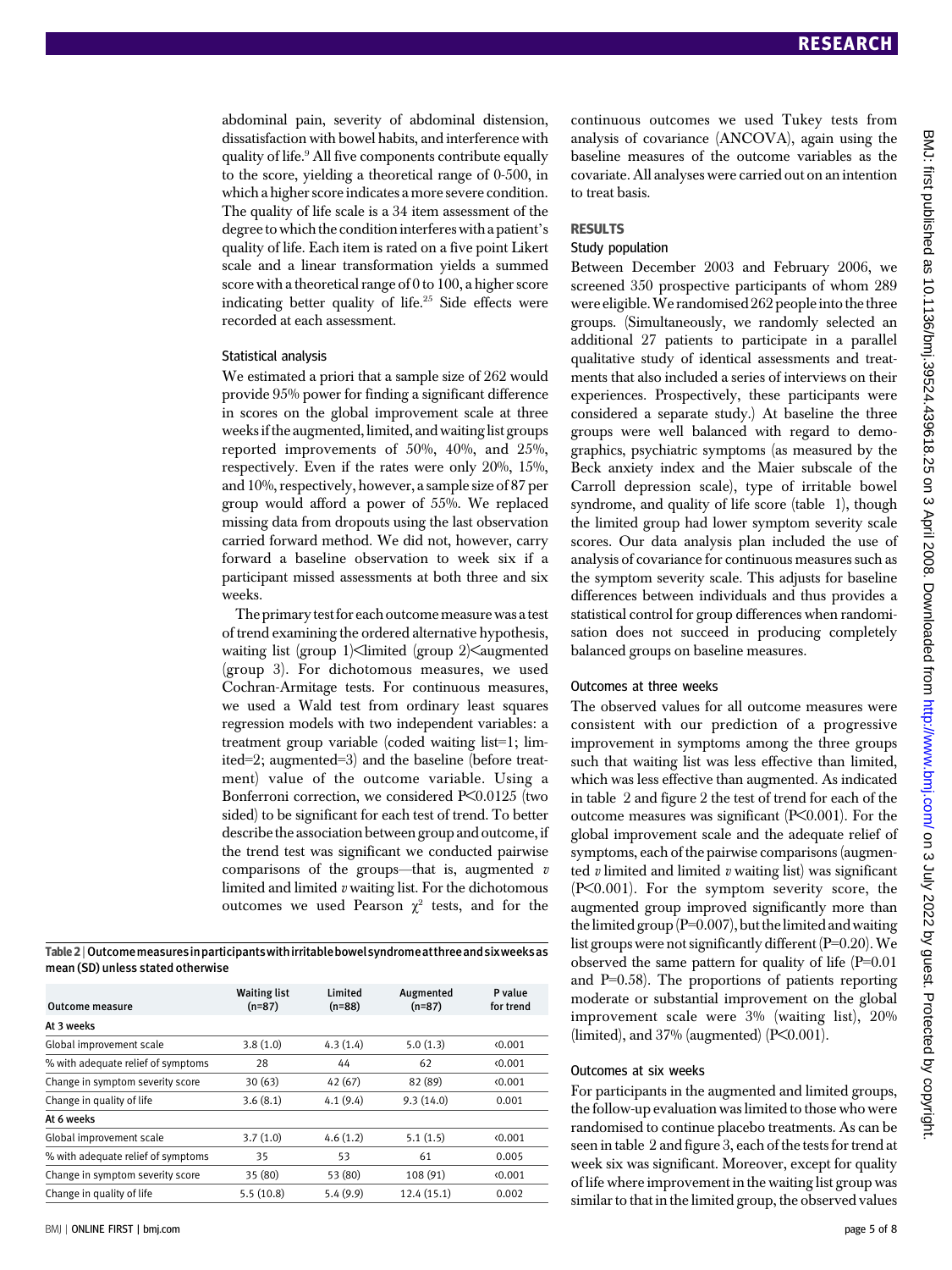







waiting list; -14 to 30 for augmented *v* limited



Fig 3 <sup>|</sup> Outcomes at six week follow-up

for all outcome measures were consistent with our a priori prediction of order of improvement.

#### Adverse effects

More than 80% of patients reported no side effects. The most common side effects included pain during needle placement (10%) and redness or swelling (6%) or pain (5%) after needle removal. At the three week assessment, 2% of patients reported that they considered increased constipation, increased diarrhoea, and dry mouth as probably caused by the treatment. Also, up to 1% of patients reported bad dreams, loss of appetite, sleepiness, fatigue, insomnia, nausea, giddiness, weakness, dizziness, and headache as possibly related to their treatment.

#### Blinding

At the three week end point 76% of the limited group and 84% of the augmented group thought that they had been treated with genuine acupuncture. This difference was not significant  $(P=0.21)$ , suggesting that blinding was successful. In contrast, at the six week follow-up, 56% of the limited group and 84% of the augmented group thought that they had been treated with genuine acupuncture. This difference was significant  $(P=0.02)$ . We could not ask any questions about participants' beliefs about their different group assignment because they were never told that the study included different patient-practitioner relationships until the study was over.

#### **DISCUSSION**

In this large prospective study of placebo effects we found that such effects can be disentangled into three components that can then be recombined to produce incremental improvement in symptoms in a manner resembling a graded dose escalation of component parts. In the pairwise comparisons, we also found that an enhanced relationship with a practitioner, together with the placebo treatment, provides the most robust effect in terms of the four measures we used. Placebo treatment with only limited interaction with practitioners was superior to staying on a waiting list with respect to only two of the four measures, suggesting that the supportive interaction with a practitioner is the most potent component of non-specific effects.

The magnitude of non-specific effects in the augmented arm is not only statistically significant but also clearly clinically significant in the management of irritable bowel syndrome. A decrease in the symptom severity score of 50 reliably indicates improvement in symptoms, $9$  and our study indicates that  $61\%$  and  $59\%$ of patients in the augmented arm achieved this level of improvement at three and six weeks, respectively. Likewise, the changes we observed in quality of life indicate at least moderate clinical improvement in symptoms.25 Finally, the percentage of patients reporting adequate relief (62% and 61% at three and six weeks, respectively) is comparable with the responder rate in clinical trials of drugs currently used in the treatment of irritable bowel syndrome.<sup>2627</sup> These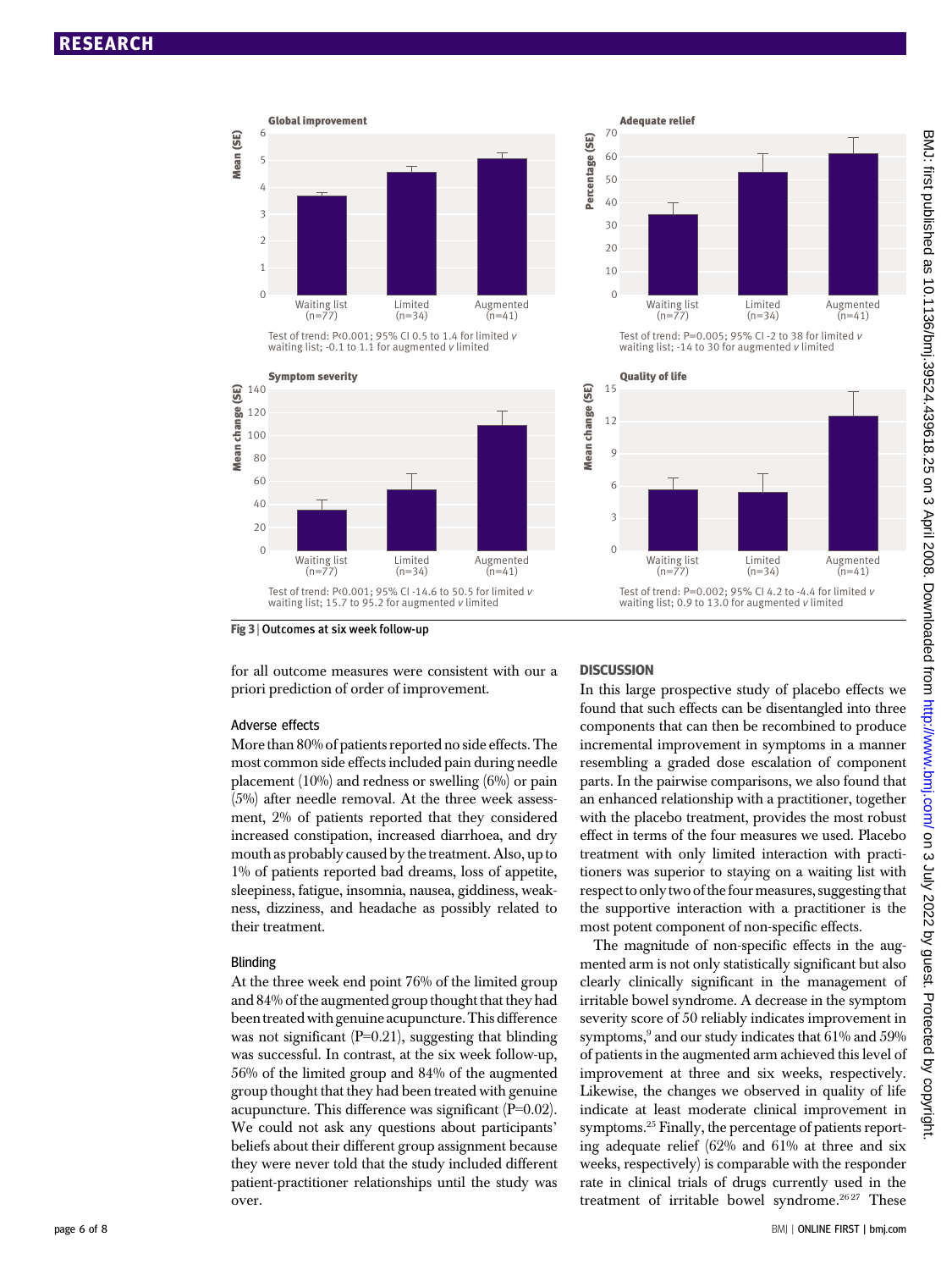results indicate that such factors as warmth, empathy, duration of interaction, and the communication of positive expectation might indeed significantly affect clinical outcome. Future investigations will have to determine the relative importance of each of these elements of the patient-practitioner relationship.

#### Limitations

One limitation of our studyisthat we could not separate the effects of observation and assessment (and related issues like reporting bias). Thus, an additional control might have been a waiting list group in which participants were followed without their knowledge. As setting up such a control group would have been operationally and ethically difficult to arrange, we believe that our waiting list group is the only feasible and best baseline control for estimating the effects of placebo treatment.

Our outcome measures were subjective rather than objective. None the less, these measures, including the global improvement scale and adequate relief of symptoms are consistent with the recommendations by the Rome committees for use in trials of irritable bowel syndrome because no objective measures of severity are currently available.<sup>28</sup> We chose irritable bowel syndrome for this study because we suspected that non-specific effects are most likely to be demonstrable in disorders defined by subjective symptoms rather than more objective measures of disease.<sup>29</sup> Whether our findings apply to other illnesses, including those with biochemical or other objective outcome measures, awaits further study. None the less, our study has important implications for routine clinical care and suggests that routine medical care would be less efficient if patient-practitioner interactions were reduced. Based on the results of the present study, a positive patient-practitioner relationship can make a difference.

Additionally in terms of limitations, it is unclear whether our placebo outcomes correspond to biological changes in irritable bowel syndrome or have any of the biochemical, neuroendocrine, or neuroanatomical correlates of placebo response found in recent laboratory experiments<sup>3031</sup> or whether our outcomes are mainly related to shifts in selective attention to diffuse symptoms.32 In either case, our study represents an

#### What is already know on this topic

In theory, the placebo effect of the clinical encounter can be divided into the response to three main components: assessment/observation, therapeutic ritual (placebo), and patient-physician relationship

#### What this study adds

Three components of the medical encounter can be progressively added to produce incremental improvement in symptoms

A therapeutic ritual (placebo treatment) has a modest benefit beyond no treatment

Placebo effects produce statistically and clinically significant improvement and the patientphysician relationship is the most robust component of the placebo effect

#### incremental step in placebo studies and showsthat nonspecific effects have a considerable clinical impact.

We thank Franklin Miller, Kate Stoney, and Jongbae Park for scientific mentorship; Mary Quilty, Oriana Rodrigues, Gabriel Kaptchuk, Elizabeth Morey, and Patricia Wilkinson for research assistance; and the research nurses at the BIDMC, under the direction of Mary Williams and Jamie Vickers, and acupuncturists Stephanie Prady, Bella Rosner, and Lisa Desrosiers for all their hard work. We also thank J Thomas LaMont for his thoughtful review of the manuscript and the university seminar on effective and affordable health care at Harvard University for input on study design and analysis.

**Contributors:** TJK is guarantor and led the conception, design, and analysis of the study. AJL, LAC, JMK, PG, RBD, CEK, EEJ, IK, RNS, DAD, and EK contributed to conception, design, and analysis. BHN, MP, ALR, CMcM contributed to design and implementation. JMK, RBD, LAC, BHN, and LTN performed statistical analyses.

Funding: NIH grant No 1R01 AT001414-01 from the National Center for Complementary and Alternative Medicine (NCCAM) and the National Institutes of Digestive, Diabetes and Kidney Disease (NIDDK), grant No 1R21 AT002860-01 from NCCAM and the Office of Behavioral and Social Science Research (OBSSR), and grant No 1 R21 AT002564 and 1K24 AT004095 from NCCAM. This research was also supported in part by grant RR 01032 to the Beth Israel Deaconess Medical Center (BIDMC) General Clinical Research Center from the NIH.

Ethical approval: Institutional review boards at the Beth Israel Deaconess Medical Center and Harvard Medical School.

Competing interests: TJK is a consultant for Kan Herbal Company, Scotts Valley, CA. AL has served on the scientific advisory boards and served as a consultant for Novartis, Takeda, Sucampo, Schwarz, Salix, Microbia, and GSK. PG is a consultant for Tsumura.

Provenance and peer review: Not commissioned; externally peer reviewed.

- 1 Kaptchuk TJ. Powerful placebo: the dark side of the randomized controlled trial. Lancet 1998;351:1722-5.
- 2 Hrobjartsson A. What are the main methodological problems in the estimation of placebo effects. J Clin Epidemiol 2002;55:430-5.
- Miller FG, Kaptchuk TJ. The power of context: reconceptualizing the placebo effect. J Roy Soc Med 2008 (in press).
- 4 Longstreth GF, Thompson WG, Chey WD, Houghton LA, Mearin F, Spiller RC. Functional bowel disorders. Gastroenterology 2006;130:1480-91.
- 5 Mitchell CM, Drossman DA. Survey of the AGA membership relating to patients with functional gastrointestinal disorders. Gastroenterology 1987;92:1282-4.
- Inadomi JM, Fennerty MB, Bjorkman D. Systematic review: the economic impact of irritable bowel syndrome. Aliment Pharmacol Ther 2003;18:671-82.
- 7 PatelSM, StasonWB,Legedza A,OckSM, KaptchukTJ, Conboy L, et al. The placebo effect irritable bowel syndrome trials: a meta-analysis. Neurogastroenterol Motil 2005;17:332-40.
- 8 Thompson WG, Longstreth GF, Drossman DA, Heaton KW, Irvine EJ, Muller-Lissner SA. Functional bowel disorders and functional abdominal pain. Gut 1999;45(suppl 2):ll43-7.
- 9 Francis CY, J. Morris J, Whorwell PJ. The irritable bowel severity scoring system: a simple method of monitoring irritable bowel syndrome and its progress. Alimen Pharmacol Ther 1997;11:395-402.
- 10 Hammer J, Eslick GD, Howell SC, Altiparmak E, Talley NJ. Diagnostic yield of alarm features in irritable bowel syndrome and functional dyspepsia. Gut 2004;253:666-72.
- 11 Vanner SJ, Depew WT, Paterson WG, DaCosta LR, Groll AG, Simon JB, et al. Predictive value of the Rome criteria for diagnosing the irritable bowel syndrome. Am J Gastroenterol 1999;94:2912-7.
- 12 Kaptchuk TJ, Stason WB, Davis RB, Legedza ATR, Schnyer RS, Kerr CE, et al. Sham device v inert pill: randomised controlled trial of two placebo treatments. BMJ 2006;332:391-7.
- 13 Kleinhenz J, Streitberger KJ. Randomised clinical trial comparing the effects of acupuncture and a newly designed placebo needle in rotator cuff tendonitis. Pain 1999;83:235-41.
- 14 Owens DM, Nelson DK, Talley NJ. The irritable bowel syndrome: longterm prognosis and the physician-patient interaction. Ann Intern Med 1995;122:107-12.
- 15 Chaput de Saintonge M, Herxheimer A. Harnessing the placebo effect in healthcare. Lancet 1994;344:995-8.
- 16 Keefer L, Blanchard EB. The effects of relaxation response meditation on the symptoms of irritable bowel syndrome: results of a controlled treatment study. Behav Res Ther 2001;39:801-11.
- 17 Drossman DA, Drossman D, Toner BB, Whitehead WE, Diamant NE, Dalton CB, et al. Cognitive-behavioral therapy versus education and